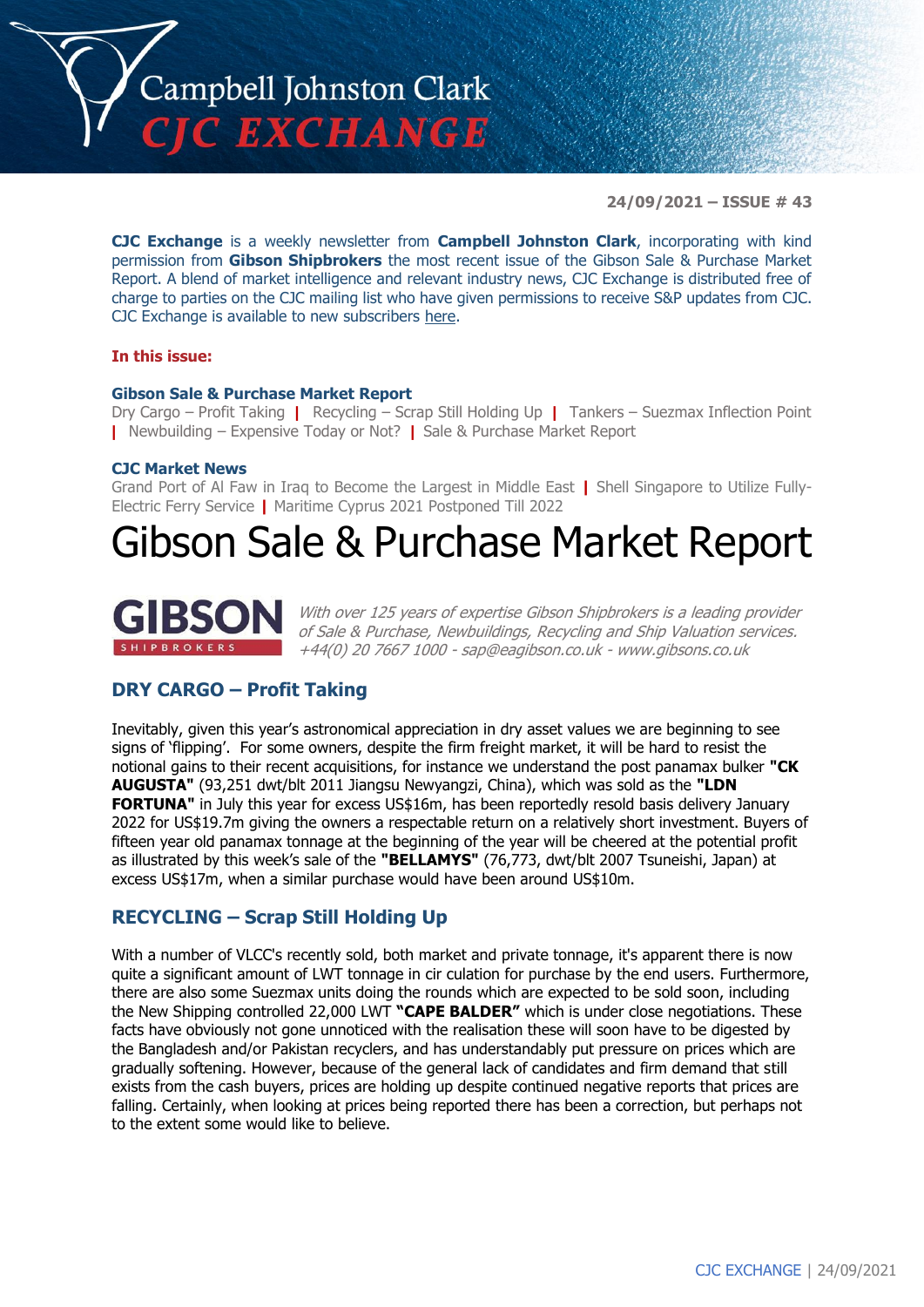

### **TANKERS – Suezmax Inflection Point**

There are numerous VLCC negotiations ongoing this week, but nothing firm reported as yet, although softer price levels are being generally anticipated. Similarly, albeit more visibly, 2000 built Suezmaxes are very much in focus and flirting with the threshold of trading purchase interest at demo related levels. There have been some market reports of the "**SONANGOL GIRASSOL" + "SONANGOL LUANDA"** (159,100 dwt/blt 2000 Daewoo) sold for US\$14.1m a piece basis Special Surveys passed within the last year, however as of today we understand that they remain unsold with one unit closing in on a further trading sale to a UAE buyer and the other for recycling, just as the "**CAPE BALDER"** (159,998 dwt/blt 2000 Hyundai) is reported to be heading for the beach (ahead of DD due in November), just as the "**SEA GLAMOUR"** (147,093 dwt/blt 2000 Samsung) sold to Bangladeshi breakers earlier this month with her DD overdue.

Following recent sales of the "**MINERVA NIKE" + "MINERVA ZOE"** (105,400 dwt/blt 2004 Hyundai) at around US\$14m each, this week's sale of "**BUNGA KELANA 7" + "BUNGA KELANA 8"** (105,200 dwt/blt 2004 Samsung) this week at US\$13.3m to undisclosed buyers may also be seen to show some erosion of vintage values, perhaps to be expected as we more towards the final quarter of 2021 with assets soon to age a year on paper. Meanwhile however, MR sales continue to populate the sales sheet with the pump-room type "**JUSTICE EXPRESS"** (45,998 dwt/blt 2011 Shin Kurushima) securing a robust figure of US\$17m from Stealth Maritime, supported by her Special Survey passed in January this year, eclipsing the last same aged pump-room type "**MAERSK MIYAJIMA"** (44,997 dwt/blt 2011 Iwagi) in May at excess US\$16m. While by no means comparable to the deep-well "**MARVIN INDEPENDENCE"** (49,988 dwt/blt 2018 Hyundai Mipo) which also sold earlier this month for US\$17.1m, as an arrested ship at e-auction, any further bargain hunters will be disappointed to learn that the sister ships "**MARVIN FAITH" + "MARVIN CONFIDENCE"** arrest claims have now been settled and Rotterdam judicial sales cancelled.

### **NEWBUILDING – Expensive Today or Not?**

Newbuilding activity remains buoyant with a number of medium sized bulkers and LNG orders reported the last week and eyes are also on Qatar's coming confirmation of their large LNG order. Conversely, tanker activity remains heavily subdued as owners wait for a general market recovery / rebound.

Much is made of current tanker newbuilding pricing which has been determined exclusively by factors outside of the tanker market. However, taking a look at current levels these are not wildly out of sync with historical averages or anywhere near the highest price levels seen in the past. On an aframax for example, pricing today is US\$58/59m and average pricing 5/10/15/20 years ago was US\$48/50/54/52m respectively. These figures are not adjusted for inflation or for the US\$ value content of environmental / technological advancements in designs. Lowest afra pricing was US\$34m back in 2002 and highest back in 2007 at US\$83m so we are today at the mid point between these two polar values or 30% lower than this highest price. Given that, frankly, everything is expensive in the world right now! It is a notable point that tanker newbuilding pricing remains a long way from historically high levels. Once a tanker rebound/ rally gets underway (when exactly and scope still a matter of debate) we therefore expect some rebound in newbuilding enquiry helped also by the likely rising pricing of modern 2nd hand.

### **Gibson Sale & Purchase Market Report**

### **S&P SALES**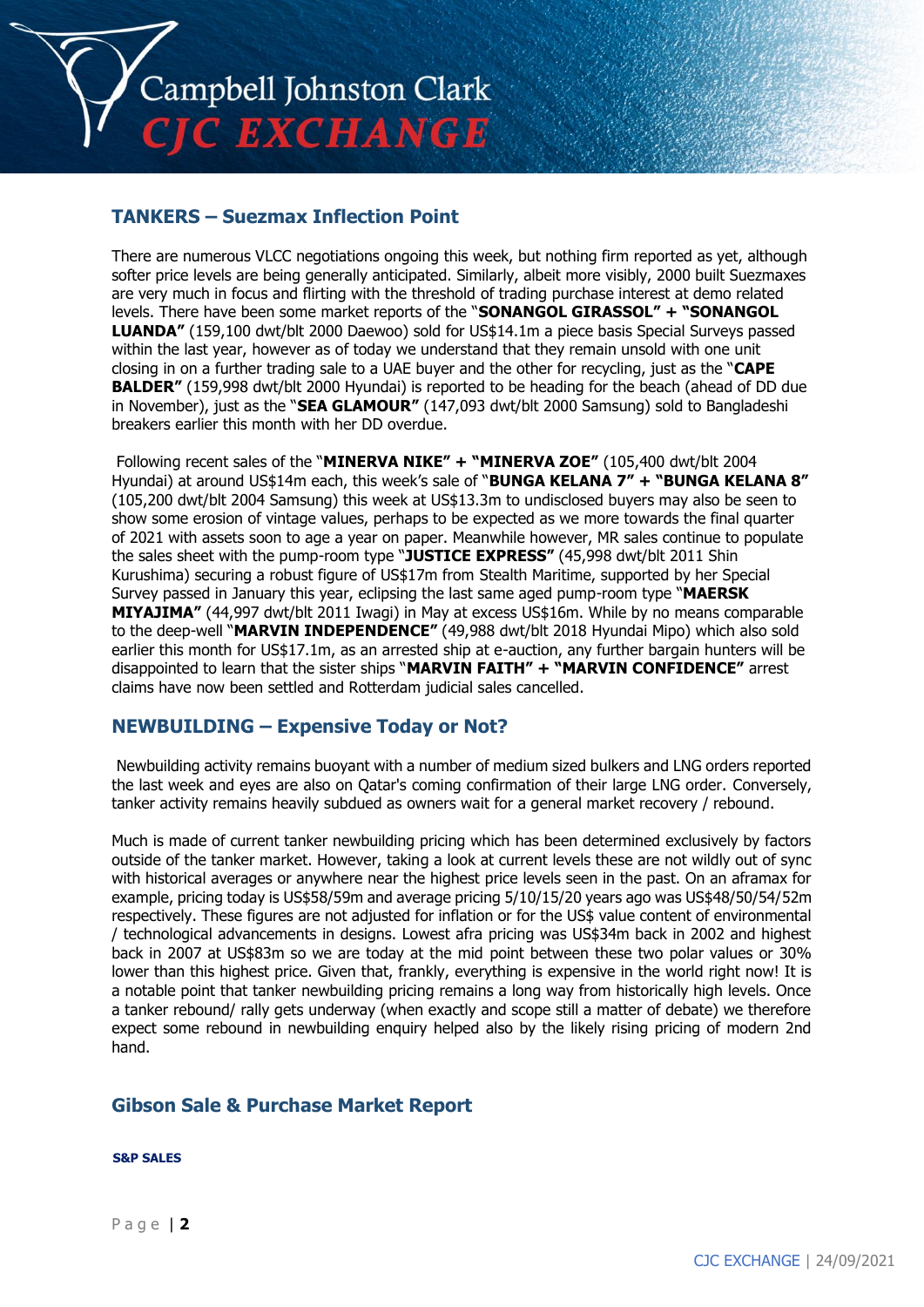# Campbell Johnston Clark<br>CJC EXCHANGE

| <b>Vessel Name</b>                        | <b>DWT</b> | <b>Built</b>   | Yard                                                   | <b>Buyers</b>                                             | <b>Price</b><br>(\$/m) | <b>Notes</b>                                          |  |  |
|-------------------------------------------|------------|----------------|--------------------------------------------------------|-----------------------------------------------------------|------------------------|-------------------------------------------------------|--|--|
| <b>BULKERS</b>                            |            |                |                                                        |                                                           |                        |                                                       |  |  |
| <b>AQUABELLA</b>                          | 177,216    | 2005           | Namura (JPN)                                           | Chinese buyer                                             |                        | high 19 SS psd 8/20.                                  |  |  |
| <b>CHS MAGNIFICENCE</b>                   | 173,623    | 2006           | Bohai (CHN)                                            | <b>Navitas</b><br>Compania<br>Maritima /<br>Chinese buyer | 19.15                  | SS due 12/21.                                         |  |  |
| <b>CK AUGUSTA</b>                         | 93,251     | 2011           | <b>Jiangsu</b><br>Newyangzi<br>(CHN)                   | Chinese buyer                                             | 19.7                   | SS due 11/21 dely<br>01/22                            |  |  |
| <b>LOWLANDS NELLO</b>                     | 82,014     | 2015           |                                                        | Sanoyas (JPN) Neda Maritime                               | 32.2                   | SS psd 6/20.                                          |  |  |
| TSUNEISHI CEBU SC389 + SC390              | 82,000     | both 2022      | Tsuneishi<br>Cebu (PHI)                                | Japanese buyer                                            | 36.5<br>each           |                                                       |  |  |
| <b>PEDHOULAS FIGHTER</b>                  | 81,541     | 2012           | Zhejiang<br>Ouhua (CHN)                                | Chinese buyer                                             | 23.7                   | SS due 8/22.<br>Scrubber fitted.                      |  |  |
| <b>SEA VISION</b>                         | 77,154     | 2015           | Imabari<br>Hiroshima<br>(JPN)                          | Undisclosed<br>buyer                                      | 30                     | DD due 4/22.                                          |  |  |
| <b>GREAT TALENT</b>                       | 76,773     | 2005           | Sasebo (JPN)                                           | Chinese buyer                                             | 17                     | SS psd 2/20. BWTS<br>fitted.                          |  |  |
| <b>BELLAMYS</b>                           | 76,286     | 2005           | Tsuneishi<br>(JPN)                                     | Chinese buyer                                             | xs 17                  | SS psd 1/20. BWTS<br>fitted.                          |  |  |
| <b>PALAIS</b>                             | 75,434     | 2014           | Rongsheng<br>H.I. (CHN)                                | Chinese buyer                                             | 23.3                   | DD due 1/22. BWTS<br>fitted.                          |  |  |
| <b>BANASOL</b>                            | 72,562     | 2001           | Oshima Zosen<br>(JPN)                                  | Chinese buyer                                             | 13.7                   | <b>Bulker/Caustic Soda</b><br>Carrier. SS psd 1/21.   |  |  |
| <b>TRANS OCEANIC</b>                      | 58,168     | 2012           | Tsuneishi<br>(JPN)                                     | <b>Meghna Marine</b>                                      | xs 23                  | SS psd 5/21.                                          |  |  |
| <b>GREAT AMITY</b>                        | 56,060     | 2004           | Mitsui (JPN)                                           | Chinese buyer                                             |                        | DD due 9/22. Dely<br>reg 15 12/21 Jpn-Spore<br>range. |  |  |
| <b>INGENIOUS</b>                          | 55,783     | 2011           | Hyundai -<br>Vietnam<br>(VNM)                          | Undisclosed<br>buyer                                      | 17.8                   | SS psd 5/21. BWTS<br>fitted.                          |  |  |
| <b>GUTIAN LOYAL</b>                       | 52,686     | 2004           | Oshima Zosen Undisclosed<br>(JPN)                      | buver                                                     | 13.8                   | DD due 8/22.                                          |  |  |
| <b>OCEAN OPAL</b>                         | 37,187     | 2012           | Hyundai Mipo<br>(KRS)                                  | Undisclosed<br>buyer                                      | 18.5                   | SS due 7/22.                                          |  |  |
| <b>OCEAN RIDER</b>                        | 34,250     | 2009           | Shin An (KRS)                                          | Undisclosed<br>buyer                                      | xs 14                  | SS psd 1/20.                                          |  |  |
| <b>MARITIME FAITH</b>                     | 33,166     | 2011           | Kanda (JPN)                                            | <b>Taylor Maritime</b>                                    | 16.75                  | Open hatch. SS psd<br>2/21. BWTS fitted.              |  |  |
| <b>CACTUS K</b>                           | 31,893     | 2011           | Hakodate<br>(JPN)                                      | <b>Greek buyer</b>                                        | 16.3                   | SS psd 6/21. Logs<br>fitted.                          |  |  |
| <b>SERENITY C</b>                         | 31,754     | 2011           | Mawei (CHN)                                            | Vega Bulk                                                 | 13.5                   | SS underway 9/21.                                     |  |  |
| <b>GOLDEN DAISY</b>                       | 28,050     | 2014           | I-S Shipyard<br>(JPN)                                  | Singaporean<br>buyer                                      | 16.5                   | DD due 4/22.                                          |  |  |
| <b>GLORIOUS EARTH</b>                     | 26,102     | 2013           | Shin<br>Kurushima<br>(JPN)                             | <b>Undisclosed</b><br>buyer                               | 14.5                   | DD psd 4/21.                                          |  |  |
| <b>NAREW</b>                              | 16,573     | 2012           | Taizhou Sanfu Undisclosed<br>(CHN)                     | buyer                                                     | 9.3                    | SS due 3/22.                                          |  |  |
|                                           |            | <b>TANKERS</b> |                                                        |                                                           |                        |                                                       |  |  |
| <b>OCEAN VELA</b>                         | 108,929    | 2009           | SWS (CHN)                                              | Undisclosed<br>buyer                                      | 17.7                   | Xihe forced sale.<br>Dirty trade.                     |  |  |
| BUNGA KELANA 7 + BUNGA<br><b>KELANA 8</b> | 105,200    | both 2004      | Samsung<br>(KRS)                                       | Undisclosed<br>buyer                                      | 13.3<br>each           | DD due 1+3/22.                                        |  |  |
| STENA IMPERIAL                            | 49,750     | 2015           | <b>CSSC Offshore Undisclosed</b><br>Marine (CHN) buyer |                                                           | 29                     | Deepwell. SS psd<br>10/20.                            |  |  |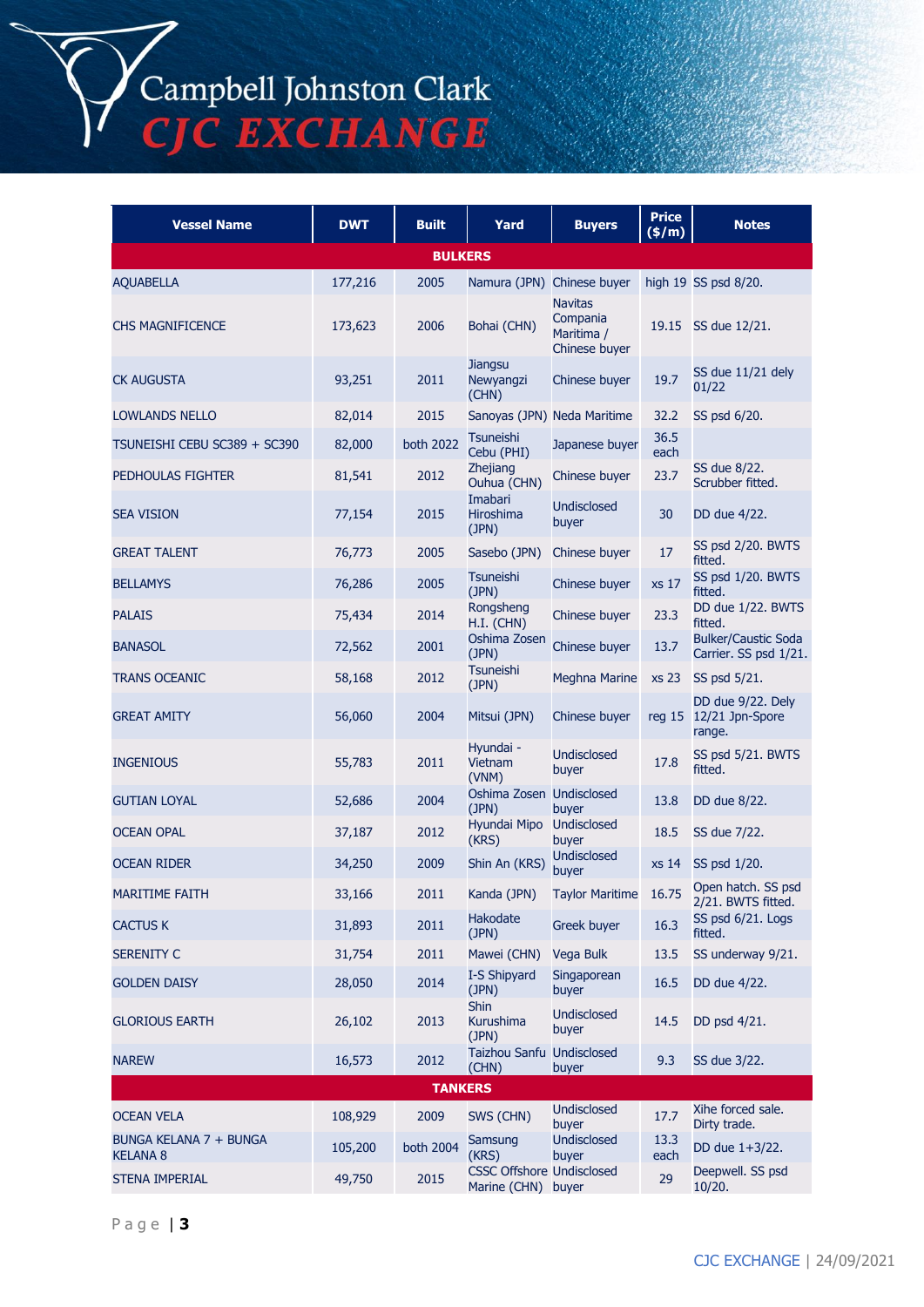# Campbell Johnston Clark<br>CJC EXCHANGE

|                           |         |           |                                          |                                          |     | BWTS+Scrubber<br>fitted. 5 yrs BB back.                          |
|---------------------------|---------|-----------|------------------------------------------|------------------------------------------|-----|------------------------------------------------------------------|
| <b>JUSTICE EXPRESS</b>    | 45,998  | 2011      | <b>Shin</b><br>Kurushima<br>(JPN)        | <b>Stealth</b><br><b>Maritime</b>        | 17  | Pump-room. SS psd<br>1/21.                                       |
| <b>INTREPID SEAHAWK</b>   | 25,589  | 2011      | Nantong<br>Mingde (CHN)                  | China<br><b>Merchants</b><br><b>Bank</b> |     | <b>IMO II. Marineline.</b><br>SS due 12/21. Basis<br>7 years BB. |
| <b>HANKUK CHEMI</b>       | 17,424  | 2000      | Fukuoka (JPN) Chinese buyer              |                                          | 5.5 | Stainless Steel, SS<br>psd 10/20.                                |
| <b>HANYU GLORY</b>        | 8,414   | 2001      | Miyoshi (JPN)                            | <b>Undisclosed</b><br>buver              |     | Stainless Steel, SS<br>due 1/22.                                 |
|                           |         |           | <b>CONTAINERS / RO-RO / REEFER / PCC</b> |                                          |     |                                                                  |
| <b>CONTI EVEREST</b>      | 101,662 | 2004      | Hyundai Ulsan MSC<br>(KRS)               |                                          | 78  | 8238 TEU, Gearless,                                              |
| <b>CAPE CHRONOS</b>       | 79,294  | 2015      | Hanjin HI,<br>Philpns (PHI)              | <b>OM Maritime</b>                       | 135 | 6865 TEU. Gearless.<br>SS psd 8/20.                              |
| MP THE BROWN + MP THE LAW | 52,316  | both 2009 | Hanjin HI,<br>Philpns (PHI)              | <b>MSC</b>                               |     | 4330 TEU. Gearless.<br>64 each BWTS+Scrubber<br>fitted.          |

### **NEWBUILDING ORDERS**

| <b>Ordering Client</b>   | Vessel Type Size / No.            | of units                     | <b>Shipyard</b><br>(Country)             | <b>Delivery</b> | <b>Price</b><br>(\$m) | <b>Notes</b>                                                         |
|--------------------------|-----------------------------------|------------------------------|------------------------------------------|-----------------|-----------------------|----------------------------------------------------------------------|
|                          |                                   | <b>BULKERS</b>               |                                          |                 |                       |                                                                      |
| Atlantska Plovidba       | Kamsarmax                         | 82,000 dwt<br>$x^2+2$        | <b>Jiangsu</b><br>Hantong<br>(CHN)       | 2023            | 34.25                 |                                                                      |
| Wah Kwong Maritime       | <b>Ultramax</b>                   | 63,000 dwt<br>x <sub>4</sub> | <b>New Dayang</b><br>(CHN)               | 2023-2024       | 30                    | EEDI phase 3.                                                        |
| <b>Uthalden</b>          | <b>Ultramax</b>                   | x <sub>2</sub>               | 63,000 dwt New Dayang<br>(CHN)           | 2023            |                       | LOI stage.                                                           |
| Quangzhou Ansheng        | <b>Bulker</b>                     | x 2                          | 22,500 dwt New Dayang<br>(CHN)           | 2023            |                       |                                                                      |
|                          |                                   | <b>TANKERS</b>               |                                          |                 |                       |                                                                      |
| <b>V-Bunkers</b>         | <b>Bunkering</b><br><b>Tanker</b> | 7,999 dwt x<br>$\mathcal{P}$ | TBA (CHN)                                | 2022-2023       |                       | Battery-hybrid.                                                      |
|                          |                                   |                              | <b>CONTAINERS / RO-RO / REEFER / PCC</b> |                 |                       |                                                                      |
| <b>CMA CGM</b>           | Containership                     | 7,600 TEU x Samsung<br>6     | (KRS)                                    | 2024-2025       | 120                   | LNG dual fuel.                                                       |
| Seaspan Corporation      | Containership                     | 7,000 TEU x<br>10            | SWS (CHN)                                | 2024-2025       | 86                    | Conventional fuel.<br><b>Against TC to Ocean</b><br>Network Express. |
| Eastern Pacific Shipping | <b>PCC</b>                        | 7,000 CEU<br>$+1$            | Jinling (CHN)                            | 2023            | est 87                | LNG dual fuel.                                                       |
|                          |                                   | <b>GAS</b>                   |                                          |                 |                       |                                                                      |
| <b>Sinogas</b>           | <b>LPG</b>                        |                              | Jiangnan<br>(CHN)                        | 2023            |                       | Panda 93P design.                                                    |

### **Recycling Activity**

| <b>Vessel Name</b>  | <b>BUILT</b> | <b>DWT</b>     | <b>LWT</b> | <b>Delivery</b>   | <b>Price</b><br>$(*)$ lwt) | <b>Notes</b>                           |
|---------------------|--------------|----------------|------------|-------------------|----------------------------|----------------------------------------|
|                     |              | <b>VLCC</b>    |            |                   |                            |                                        |
| <b>HAPON</b>        | 1996 / Japan | 300,361        | 48,100     | <b>Bangladesh</b> | 595                        | last weeks sale                        |
| <b>PENNY H</b>      | 1996 / Japan | 300,361        | 48,100     | <b>Bangladesh</b> |                            | last weeks sale                        |
| <b>PERON</b>        | 1996 / Japan | 300,361        | 48,100     | <b>Bangladesh</b> |                            | last weeks sale                        |
|                     |              | <b>SUEZMAX</b> |            |                   |                            |                                        |
| <b>LOCH RANNOCH</b> | 1998 / Korea | 130,031        | 26,220     | <b>Turkey</b>     |                            | <b>HKC Green Recycling</b><br>old sale |
|                     |              |                |            |                   |                            |                                        |

P a g e | **4**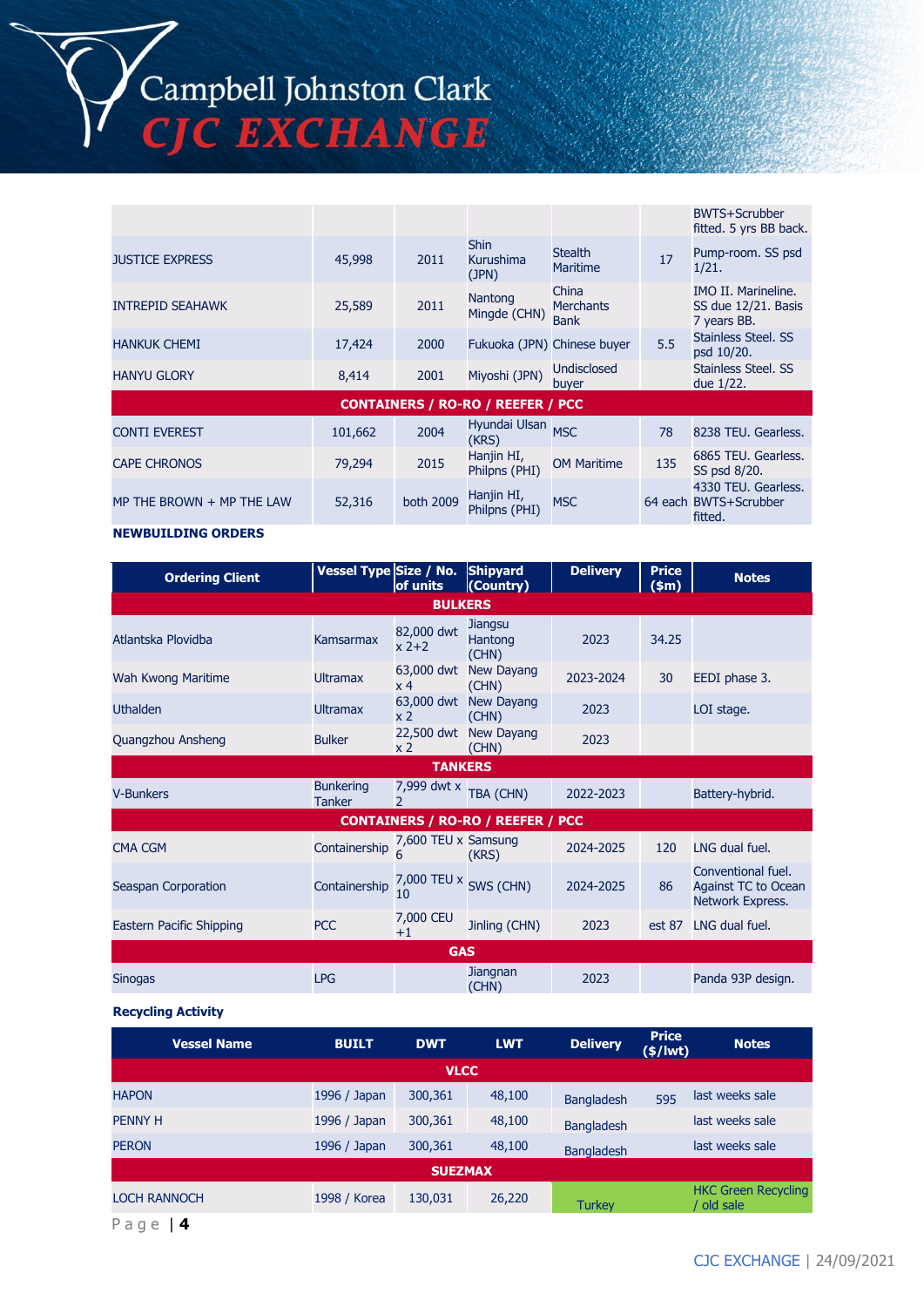## Campbell Johnston Clark<br>CJC EXCHANGE

| <b>CHEMICAL TANKER</b>   |                            |               |        |                   |     |                 |  |
|--------------------------|----------------------------|---------------|--------|-------------------|-----|-----------------|--|
| <b>AFRAMAX RIVER</b>     | 2002, Japan                | 107,132       | 16,740 | <b>Bangladesh</b> |     | old sale        |  |
| <b>ESCAPADE</b>          | 1998 / Japan               | 107,181       | 16,696 | Pakistan          | 613 | last weeks sale |  |
|                          |                            | <b>TANKER</b> |        |                   |     |                 |  |
| LINDOIA BR               | 1996 / Brazil              | 44,582        | 9,420  | as-is Brazil      | 437 | last weeks sale |  |
| <b>CHEMICAL TANKER</b>   |                            |               |        |                   |     |                 |  |
| <b>EVER EXUBERANT</b>    | 1994 /<br>Germany          | 17,084        | 6,000  | <b>Bangladesh</b> | 605 |                 |  |
| <b>BULK CARRIER</b>      |                            |               |        |                   |     |                 |  |
| <b>NEW HARMONY</b>       | 1995 /<br><b>Singapore</b> | 8,248         | 2,945  | <b>Bangladesh</b> | 598 |                 |  |
| <b>GENERAL DRY CARGO</b> |                            |               |        |                   |     |                 |  |
| <b>GOLDEN SAILING</b>    | 1992 / Korea               | 4,050         | 1,508  | Pakistan          | 580 | last weeks sale |  |

### **Recycling Prices (US\$/LWT)**

|                                | <b>Bangladesh Pakistan</b> |         | India   | <b>Turkey</b> |
|--------------------------------|----------------------------|---------|---------|---------------|
| Tank/Cont/Ro-Ro/Capes/LPG/PCC  | 595/610                    | 590/600 | 580/590 | 290/300       |
| Dry Cargo/Bulk/Tween/Gen Cargo | 580/595                    | 580/590 | 570/580 | 280/290       |

### **Newbuild and Second Hand Values** (\$ million)

|                            | <b>Newbuild</b> |                 | 5 Year Old 10 Year Old |
|----------------------------|-----------------|-----------------|------------------------|
| <b>Tankers</b>             |                 |                 |                        |
| <b>VLCC</b>                | 106             | 70              | 46                     |
| <b>SUEZMAX</b>             | 73              | 48              | 32                     |
| <b>AFRAMAX</b>             | 59              | 40              | 26                     |
| <b>MR</b>                  | 40              | 28              | 17.5                   |
| <b>Bulkers</b>             |                 |                 |                        |
| <b>CAPESIZE</b>            | $60^{\circ}$    | 41              | 33.5                   |
| <b>KAMSARMAX / PANAMAX</b> | $35^{\wedge}$   | 33              | 25k/23.5p              |
| <b>ULTRAMAX / SUPRAMAX</b> | $33.5^{\circ}$  | 31 <sub>S</sub> | 21.5s                  |
| <b>HANDYSIZE</b>           | $28.5^{\circ}$  | 25              | 17                     |

^=Chinese price (otherwise based upon Japanese / Korean country of build)

**This report has been produced for general information and is not a replacement for specific advice. While the market information is believed to be reasonably accurate, it is by its nature subject to limited audits and validations. No responsibility can be accepted for any errors or any consequences arising therefrom. No part of the report may be reproduced or circulated without our prior written approval. © E.A. Gibson Shipbrokers Ltd 2021.**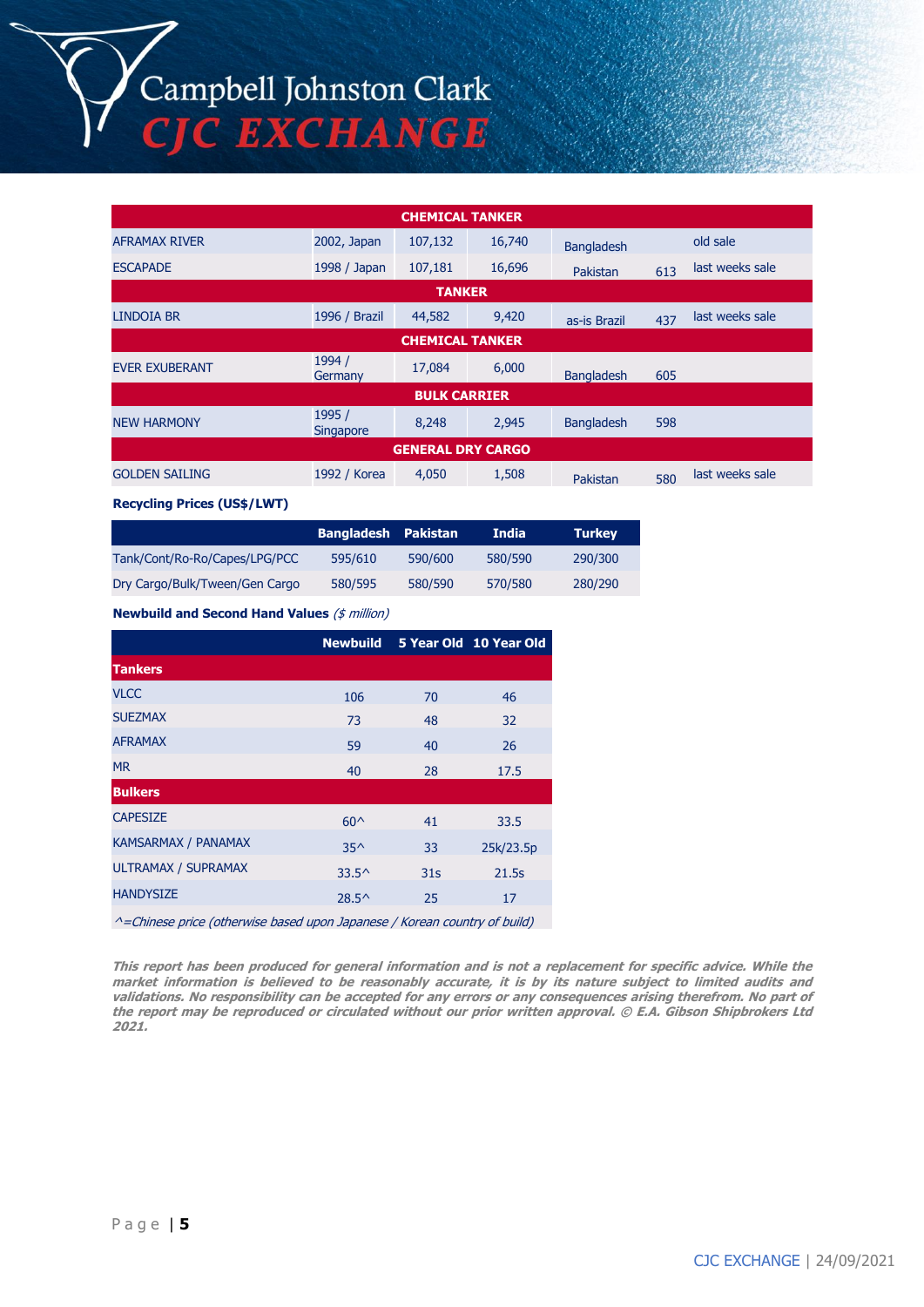

## CJC Market News



Campbell Johnston Clark (CJC) is a medium-sized international law firm advising on all aspects of the shipping sector, from ship finance to dry shipping and comprehensive casualty handling, and all that happens in between. Today, we have offices in London, Newcastle, Singapore and Miami.

### **Grand Port of Al Faw in Iraq to Become the Largest in Middle East**



Originally announced in 2010, the Grand Port of Al Faw is an extensive project in Iraq that should turn the country into a major transhipment hub. The port is located along the Kawr Abdallah Channel, near the mouth of the Shatt Al Arab waterway that runs between Iraq and Iran.

This week, the country announced the last phase of the project, which will involve the construction of an additional 100 berths to serve the port. This additional capacity will surpass that of Dubai's Jebel Ali, which is currently the

largest port in the Middle East with a total of 67 berths.

The first stage of the port is now complete with five main piers having been constructed. Work has also started on one of the world's largest subsea tunnels which will connect the Grand Port to the shallower, more northern port of Umm Qasr, as well as other areas. Inmar Al-Safi, information director at the state-owned General Company for Ports, announced this week that the tunnel should be completed within four years. New roads are also planned to improve the logistical framework in the region and communications with Basra.

It is estimated that by 2028, the Grand Port of Al Faw will be moving approximately 36 million tonnes of containerised freight and approximately 22 million tonnes of dry bulk. From an economic perspective, there are hopes that the Grand Port of Al Faw will provide a foundation for the growth in the rest of the country's economy.

### **Shell Singapore to Utilize Fully-Electric Ferry Service**



Shell has announced that is has awarded a contract to Penguin International Limited for the design, build and operation of three fully-electric ferries in Singapore. When the ferries are operational, they will be the first fully-electric ferry service in Singapore, as well as a first for Shell globally.

According to the press release Shell issued on its website, the new ferries are anticipated to be operational in the first half of 2023. The ferries will be single-deck but able to accommodate

200 seats. The ferries will be utilised for transportation of passengers between mainland Singapore and Shell's Energy and Chemicals Park which is situated on Pulau Bukom (island of Bukom). The ferries currently used to provide this trip are diesel powered.

These fully-electric ferries will be powered by a lithium-ion battery system with a capacity of 1.2MWh. They will be able to run at speeds over 20 knots with naught emissions and noise. The berth at Pulau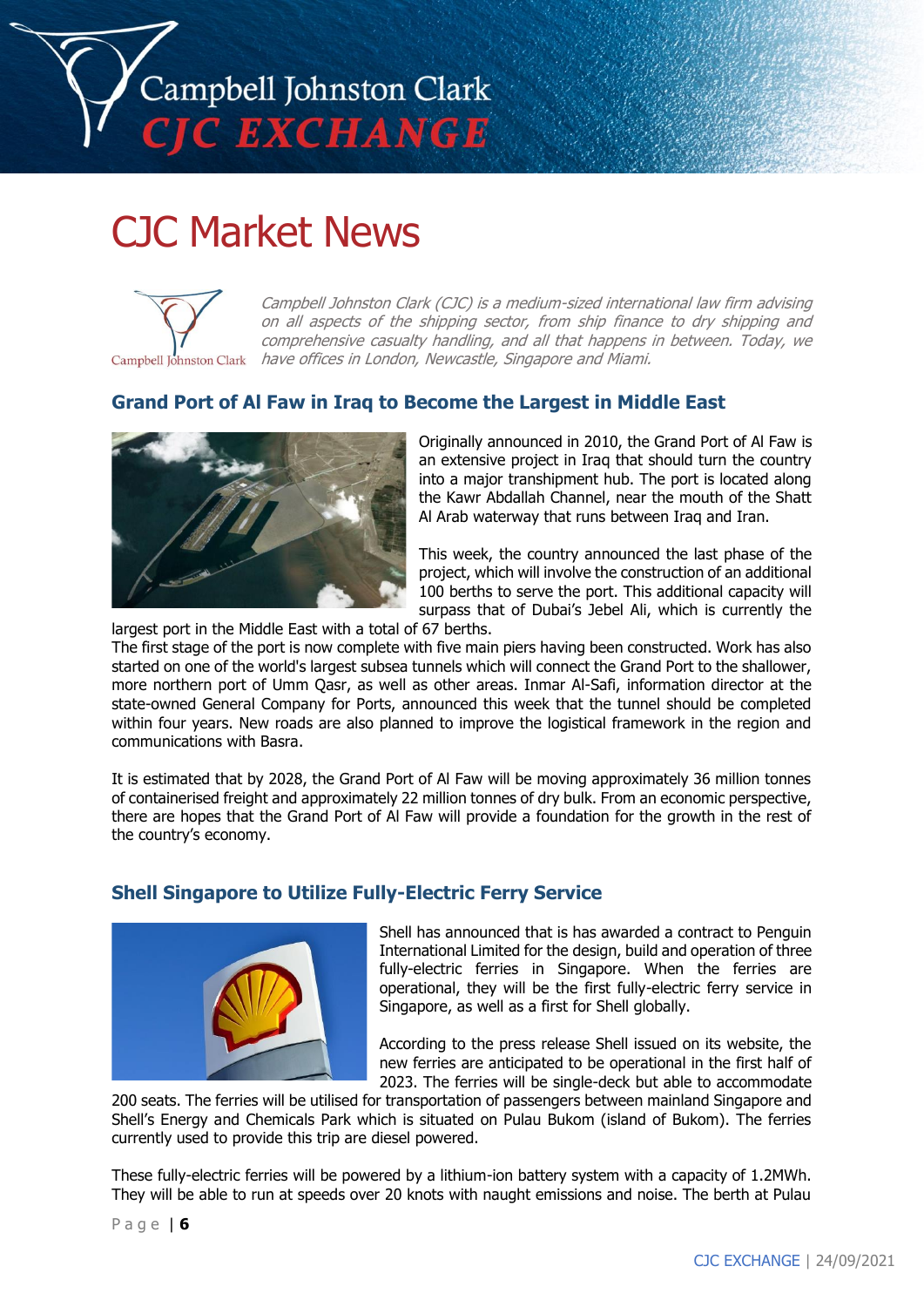

Bukom will host a combination of fast charging and slow charging stations. During peak hours, the ferries will utilize the fast charging stations and the slow charging stations will be used during off-peak hours and overnight.

Nick Potter, General Manager of Shell Shipping and Maritime Asia Pacific & Middle East, stated that the future of shipping will involve different segments of the sector using differing fuels and that electrification is a solution for decarbonizing short voyages. He said, "Switching to zero-emission, fully electric ferries is part of Shell's ambition to help accelerate progress towards net-zero emissions in the shipping sector."

The Maritime and Port Authority of Singapore also commented on this move. Quah Ley Hoon, Chief Executive of the MPA mentioned that "Shell's bold move to commission new fully-electric ferries will take us a step closer to making a low-carbon future a reality for our maritime sector."

### **Maritime Cyprus 2021 Postponed Till 2022**



The famous biennial October shipping conference, Maritime Cyprus, has been postponed and will now take place from 9th – 12th October 2022. The organizing committee of the Maritime Cyprus Conference 2021 has taken the difficult decision to reschedule the conference so that it preserves its character and values.

The Maritime Cyprus conference is organised every two years by the Shipping Deputy Ministry in cooperation with the Cyprus Shipping Chamber and the Cyprus Union of

Shipowners. It was first established in 1989 and since then, has grown into one of the world's most significant and well attended shipping conferences. Its status now gives it a prominent position in the calendar of many shipping executives, including owners and managers as well as those in charge of organisations with shipping related activities. The Maritime Cyprus conference attracts to Cyprus approximately 800 shipping executives from around the globe.

Shipping Deputy Minister to the President of the Republic of Cyprus, Vassilios Demetriades, commented:

"We have taken the difficult decision to postpone Maritime Cyprus until 2022. The event has global shipping at its core and attracts influential speakers and attendees from around the world, which is why we believe that is essential for us to preserve the quality and philosophy of the conference by waiting a year. Cyprus remains committed to leading positive progress for shipping and, this October, we announce our new long term national shipping strategy, crafted in collaboration with the global industry over the last six months. We look forward to sharing the details of this strategy and how it will help forge the future of shipping both in Cyprus and beyond."

For more information, please contact:

P a g e | **7** James Clayton Tel: +44 (0) 207 855 9669